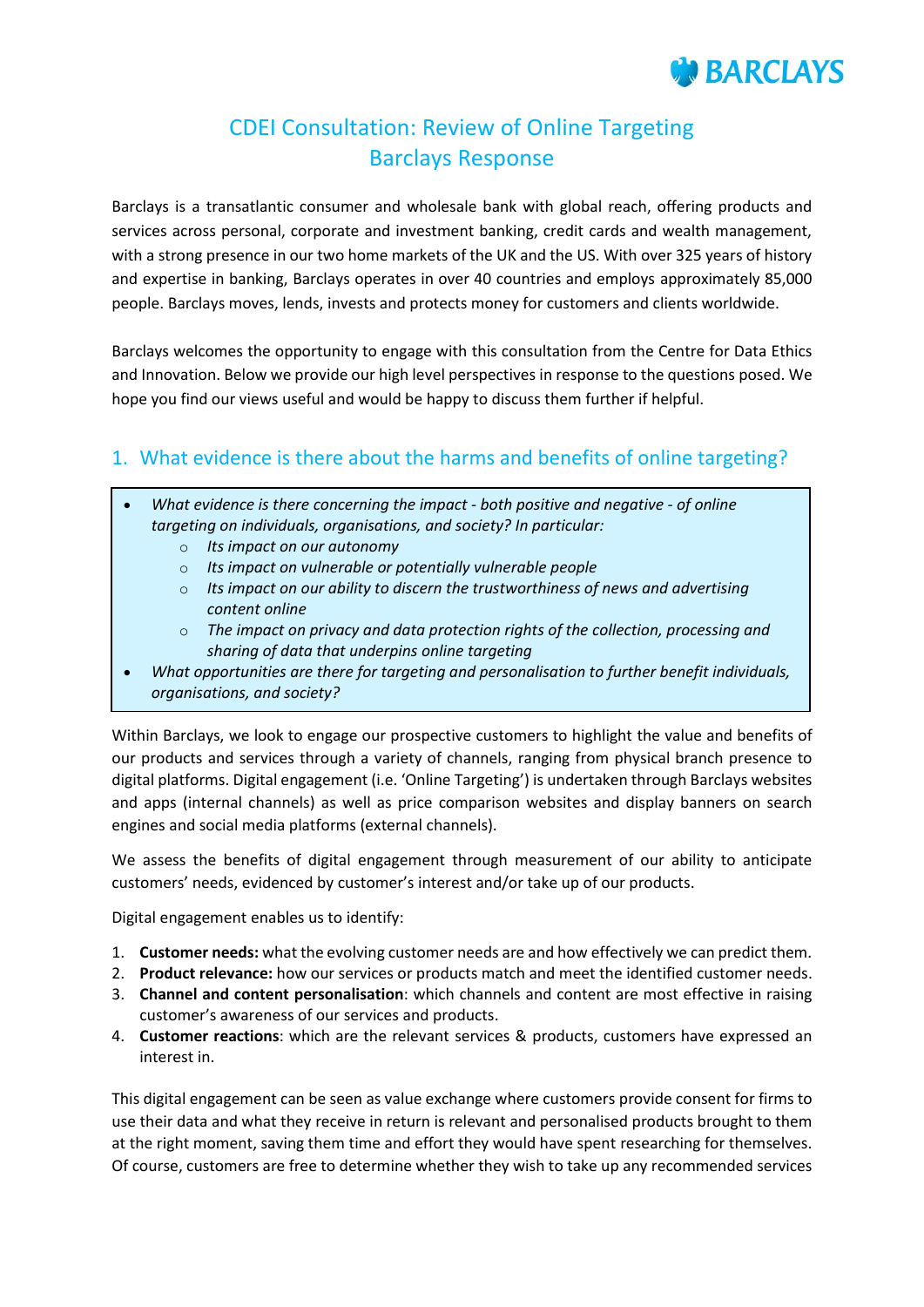

or products. Without such digital engagement, our interactions with customers could become less relevant, and may potentially result in promotion of products which customers are less likely to want or need.

However, effectiveness of digital engagement is limited by accessibility and usability of customer data, efficiency of algorithms in identifying the right patterns to anticipate customer's needs, and limits on information on display in adverts. With these limitations, digital engagement may present certain risks:

- 1. Customers may see adverts, which fit the average needs of a large population but not necessarily their particular needs, due to the absence of customer data.
	- Mitigations: More information available and permitted by customers for use will help in precise identification of their needs.
- 2. Customers' exploratory interest from past interactions may define services and products marketed to them in future, potentially resulting in lack of awareness of other services and products.
	- Mitigations: Advances in predictive algorithms and use of 'test & learn' helps in reducing the impact of bias of past interactions in digital engagement choices. In addition, we make all of our services and products available to explore in detail on our Web/App platforms along with ability to contact our branches and contact centres to answer any outstanding questions, increasing awareness.
- 3. Content shown in online adverts may be limited, resulting in potential misinterpretations.
	- Mitigations: If customer's express their interest by clicking on our display adverts of a particular service/product, we provide them detailed information of the features, benefits and costs of service/product before they take the decision to apply for the product.
- 4. Customers may be suspicious of how an advertiser knows what they need, reducing their degree of trust in the company and the use of digital channels more broadly.
	- Mitigation: Provide visibility of 'why we are showing this' to educate consumers, develop their trust and engage with them in a transparent manner.

Overall, digital engagement results in focused advertising at scale, of relevant services and products to the audience who need it most. Each of the risks mentioned above will be present in any advertising and digital engagement helps us to mitigate them with the identification of customer needs and relevant products.

#### 2. How do organisations carry out online targeting in practice?

- *What do organisations use online targeting for? What are the intended outcomes?*
- *What are the key technical aspects of online targeting? (what data is used; how is it collected, processed, and/or shared; what customisation is carried out; on what media; and how is this monitored, evaluated, and iterated on)?*
- *How is this work governed within organisations (how are risks monitored and mitigated, including unintended consequences, who is accountable within organisations, how are complaints dealt with)?*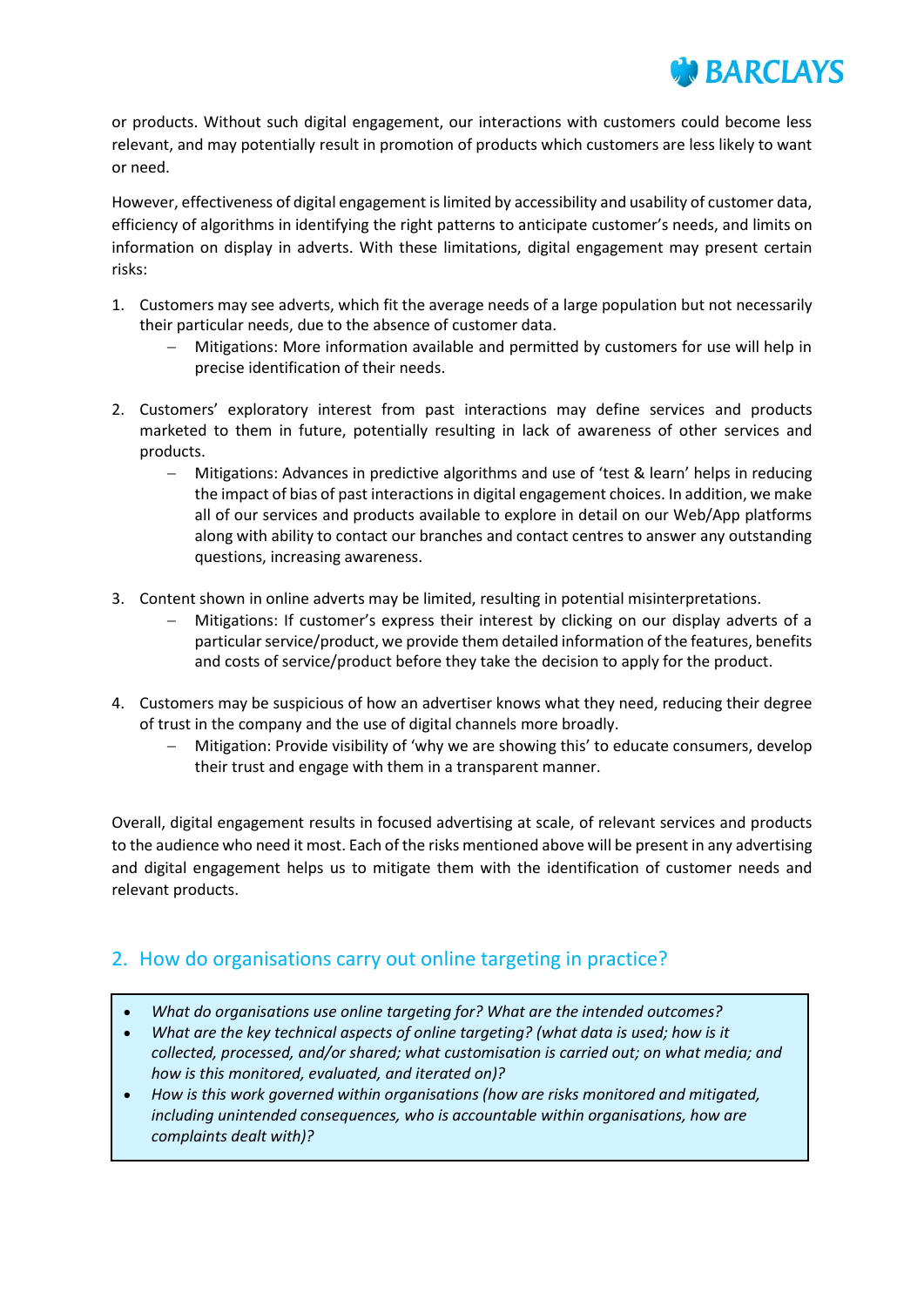

Currently, engagement is limited in external digital channels but we are trying to enhance this through collaboration with third party media agencies. These help enable more relevant engagement through the use of search data (e.g. via Google) and social network data (e.g. via Facebook), and are only used following approval from Barclays Privacy and Legal teams (who check compliance versus GDPR etc). We are also beginning to use Barclays's first party data in external digital channels to ensure that, even when we are contacting customers outside of the Barclays environment, we make the interaction as relevant as possible. Again, we ensure that such interactions are rightly controlled and are done in a compliant manner, reflecting all appropriate regulation.

When engaging through internal channels, we are better able to predict customers' needs through analysis of their usage of current products and interactions with our servicing and marketing platforms. This then feeds into algorithms to identify the relevant service / product to highlight to customers.

These platforms also enable us to experiment with advertising parameters (e.g. advert content, display locations, advertising frequencies, service/product rotations) to collect unbiased data on customers' interests to further optimise our algorithms.

### 3. Should online targeting be regulated, and if so, how should this be done in a way that maximises the benefits and minimises the risks targeting presents?

- *What is the current legal and regulatory environment around online targeting in the UK? How effective is it?*
- *How significant are the burdens placed on organisations by this environment?*
- *Are there laws and regulations designed for the "analogue" world that should be applied to online targeting in the UK?*
- *Are there any international examples of regulation and legislation of online targeting that we can learn from?*

As noted earlier, effectiveness of digital engagement is limited by accessibility and usability of customer data, efficiency of algorithms in identifying the right patterns to anticipate customer's needs, and limits on information on display in adverts. To maximise its benefits and minimise risks, any regulation should focus on creating a level playing field on each of these aspects for organisations, resulting in better and more relevant information for customers.

Important aspects to consider include:

**Accessibility of Data:** In the current regulatory environment, there is not a level playing field with respect to data. Through Open Banking and PSD2, consumers' personal banking data is accessible to third party organisations, subject to customers' consent. However, consumers' personal data in other sectors (e.g. retail, social network, telco, energy, web browser and search, travel etc) is not accessible to third party providers i.e. consumer cannot readily share if it they wish to. This limits availability of information available to help predict customers' needs, reducing the effectiveness of our digital engagement. To create a level playing field, government should consider creating similar frameworks to enable customers to share their data across many sectors, if they wish to do so.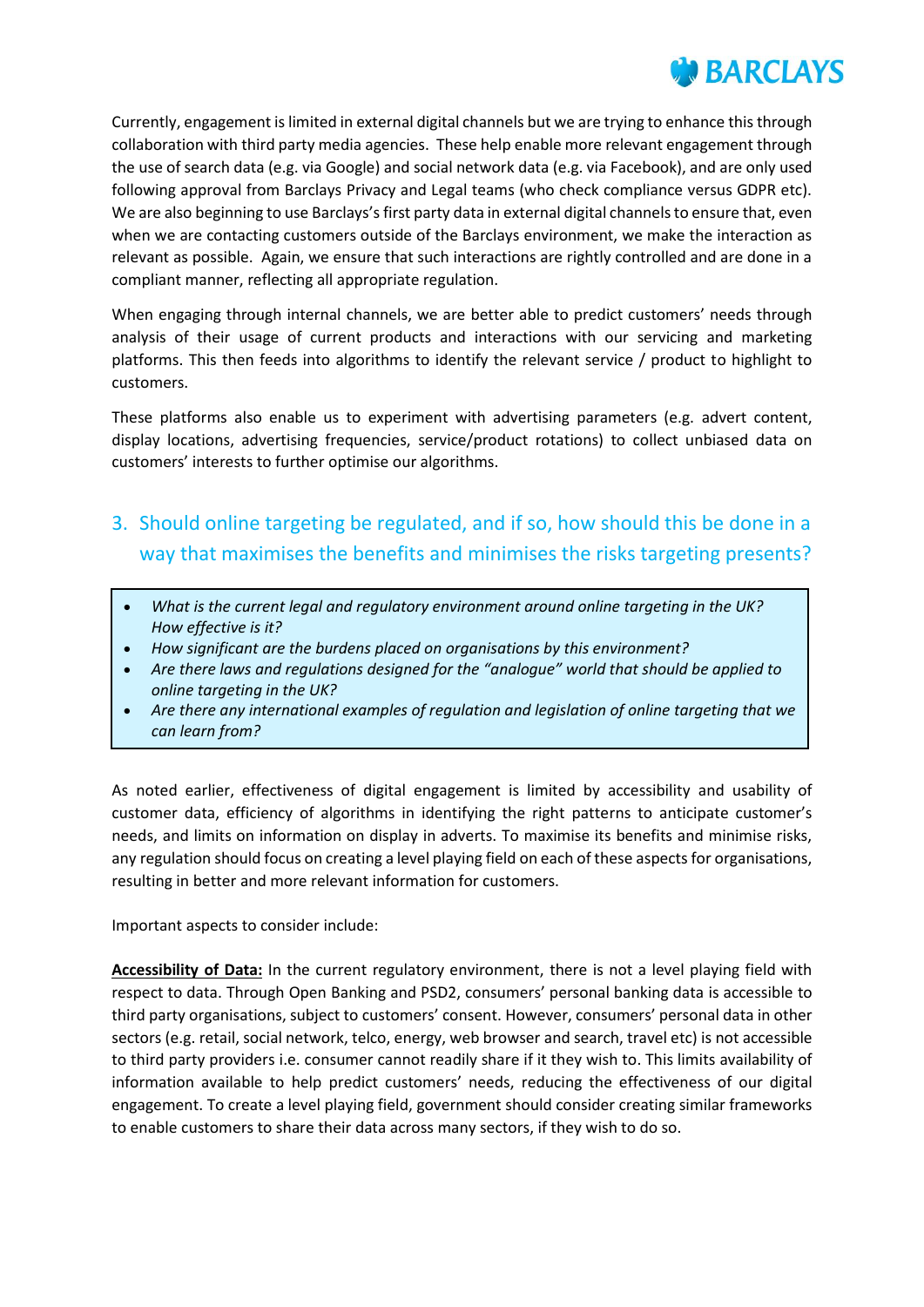

**Usability of Data:** While new data privacy rules protect consumers from misuse of information, they may hamper firms ability to provide personalised marketing of relevant products. Policymakers should consider how the data privacy regulatory framework can protect consumers while also enabling firms to engage consumers with personalised communications more effectively.

**Accuracy of Algorithms:** With advances in Machine Learning, it is possible to perform large scale computations on vast amount of dynamic data to predict what customers' needs may be. However, the best of these algorithms (e.g. Deep Learning) operate as a Blackbox, meaning their selection techniques are hidden from users and hence, are not fully interpretable at individual decision level. Any regulation should take into account the trade-off of interpretability requirements vs customerrelevance of marketing. Instead of requiring interpretability of individual decisions, regulation could instead require demonstration of trust and stability of the aggregated decisions.

**Marketing Platforms Accessibility:** External digital engagement platforms available to market services or products are dominated by a few providers in the web search, display advertising and social networking space. This may present risks of data privacy and accessibility being controlled by few providers. Any future regulations should look to ensure such risks are minimised.

**Communication to customers:** Digital engagement may lead to some consumers being 'spooked' about how much advertisers may know about them. In contrast, many consumers consider relevant and personalised marketing convenient and useful. Communication with consumers is key – transparency in the communication of what data is being captured, and for what purposes, is critical to ensuring consumers understand what benefit they are receiving in return for their data, so they can make an informed decision on the value of that exchange to them. Also, transparency to explain "why you are seeing this ad" in a manner that is relevant, simple and non-intrusive will be necessary to maintain trust with users.

There are a number of ways in which policymakers can support the digital sector. Firstly, to mitigate the potential risk of mistrust resulting from digital advertising, policymakers should provide recommendations on transparency that should apply to all industries, in order to provide a level playing field. Beyond regulation, there is an opportunity to educate consumers on how digital advertising works and how consumers can benefit from their data. A central coordinated campaign from by central bodies such as the ICO, CDEI, and AI Council would have a positive impact in raising awareness of consumers.

It is important that any standards governing digital engagement and advertising are clear, and apply to all firms in an equal manner so that customers get the best experience possible.